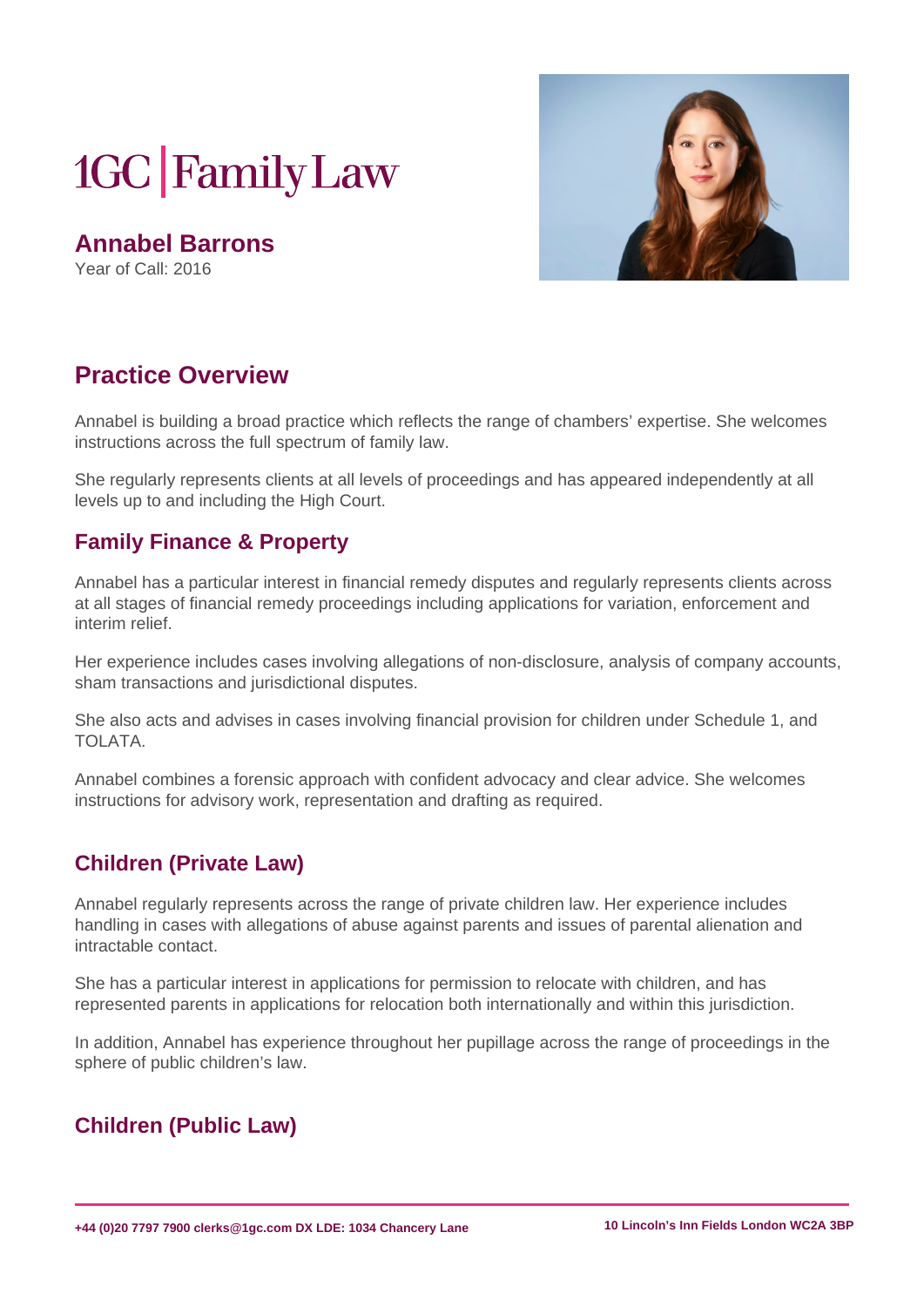Annabel has experience throughout her pupillage across the range of proceedings in the sphere of public children law.

#### Domestic Violence & Injunctions

Annabel regularly represents and advises in applications under the Family Law Act on behalf of both applicants and respondents.

#### Divorce and matrimonial proceedings

Annabel accepts instructions in divorce and matrimonial issues including defended divorces and contested applications for Decree Absolute.

She has experience in cases in which divorce is sought in the context of allegations of sham marriage, and has appeared for a wife in a case concerning the Queen's Proctor.

#### Notable Cases

[P \(Children: Disclosure\) \[2022\] EWCA Civ 495](�� h t t p s : / / w w w . b a i l i i . o r g / e w / c a s e s / E W C A / C i v / 2 0 2 2 / 4 9 5 . h t m l)

# **Education**

BA, History, First Class, King's College London

GDL, Distinction, City University

BPTC, Outstanding, University of Law

# Awards

University of Law BPTC Advocacy Prize (for highest marks in year in advocacy exams)

University of Law BPTC Cross Examination Prize

Queen Mother Scholar, Middle Temple

Blackstone Exhibitioner, Middle Temple

Certificate of Honour for outstanding performance on BPTC, Middle Temple

University of Law BPTC Mooting Competition, Winner

University of Law BPTC Varsity Mooting Competition, Winner

Seminars, Publications and Training

Annabel gave a webinar on ["Variation of Periodical Payment Orders in the Time of a Pandemic"](�� h t t p s : / / 1 g c . c o m / s e m i n a r s / v i e w / a n n a b e l - b a r r o n s - o f - 1 g c - f a m i l y - l a w - v a r i a t i o n - o f - p e r i o d i c a l - p a y m e n t - o r d e r s - i n - t h e - t i m e - o f - a - p a n d e m i c) as